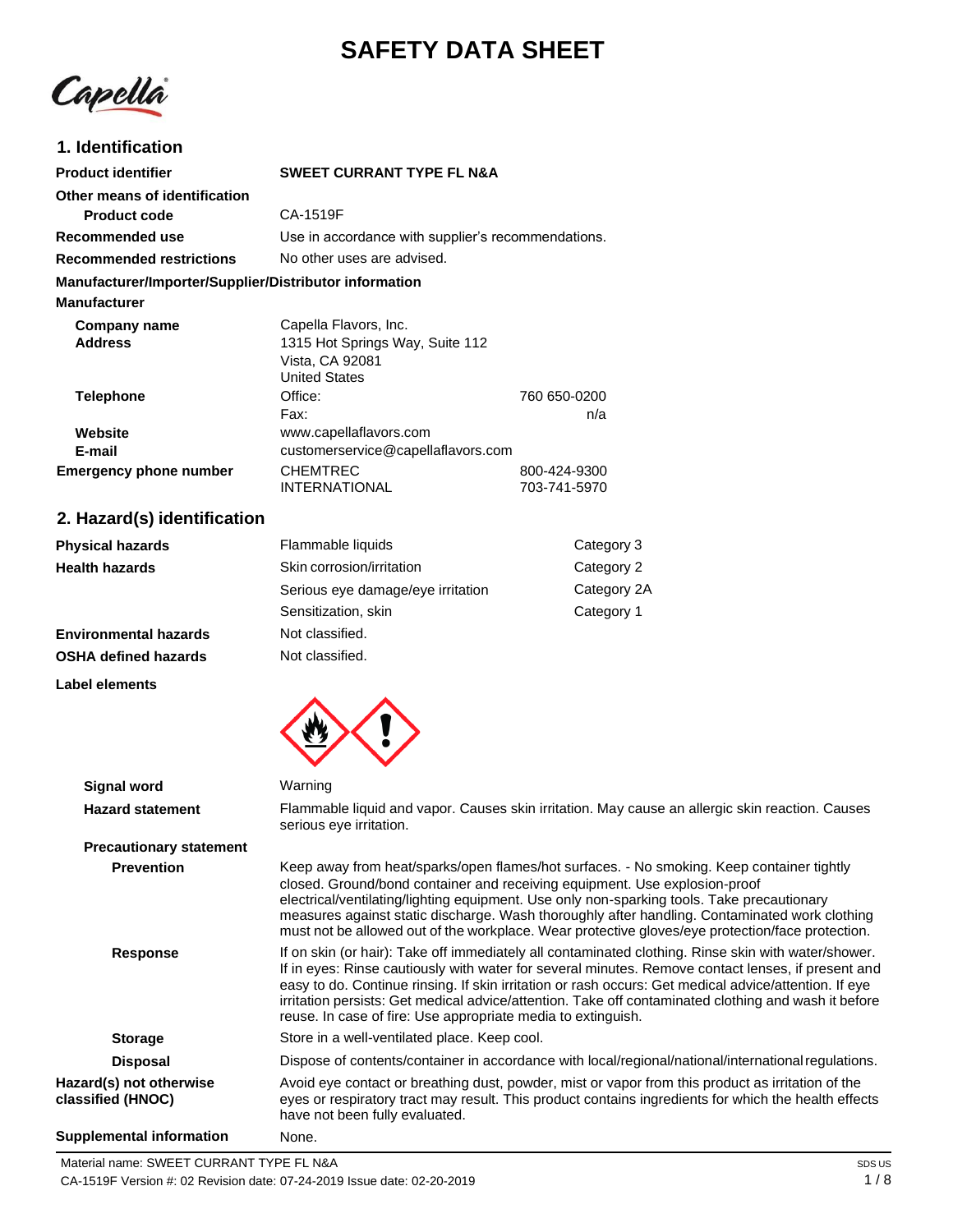### **3. Composition/information on ingredients**

### **Mixtures**

| <b>Chemical name</b>                       | Common name and synonyms | <b>CAS number</b> | %          |
|--------------------------------------------|--------------------------|-------------------|------------|
| PROPYLENE GLYCOL<br><b>NOM</b><br>NFI      |                          | 57-55-6           | $90 - 100$ |
| <b>BUTYRIC ACID</b><br>#25                 |                          | 107-92-6          | $1 - < 3$  |
| ETHYL ACETATE NAT<br>#1029<br><b>NOP</b>   |                          | 141-78-6          | $1 - < 3$  |
| ETHYL BUTYRATE<br>#71<br><b>NOM</b>        |                          | 105-54-4          | $1 - < 3$  |
| <b>HEXENOL CIS-3</b><br>#86 NOM            |                          | 928-96-1          | $1 - < 3$  |
| <b>BUCHU LEAF OIL</b><br><b>NOP</b><br>#47 |                          | 68650-46-4        | < 0.2      |
| Other components below reportable levels   |                          |                   | $3 - 5$    |

\*Designates that a specific chemical identity and/or percentage of composition has been withheld as a trade secret.

### **4. First-aid measures**

| <b>Inhalation</b>                                                            | Remove victim to fresh air and keep at rest in a position comfortable for breathing. If experiencing<br>respiratory symptoms: Call a poison center or doctor/physician.                                                                                                                                                                                                             |  |  |
|------------------------------------------------------------------------------|-------------------------------------------------------------------------------------------------------------------------------------------------------------------------------------------------------------------------------------------------------------------------------------------------------------------------------------------------------------------------------------|--|--|
| <b>Skin contact</b>                                                          | Remove contaminated clothing immediately and wash skin with soap and water. In case of<br>eczema or other skin disorders: Seek medical attention and take along these instructions. Wash<br>contaminated clothing before reuse.                                                                                                                                                     |  |  |
| Eye contact                                                                  | Immediately flush eyes with plenty of water for at least 15 minutes. Remove contact lenses, if<br>present and easy to do. Continue rinsing. Get medical attention if irritation develops and persists.                                                                                                                                                                              |  |  |
| Ingestion                                                                    | Rinse mouth. Get medical attention if symptoms occur.                                                                                                                                                                                                                                                                                                                               |  |  |
| <b>Most important</b><br>symptoms/effects, acute and<br>delayed              | Severe eye irritation. Symptoms may include stinging, tearing, redness, swelling, and blurred<br>vision. Skin irritation. May cause redness and pain. May cause an allergic skin reaction. Dermatitis.<br>Rash.                                                                                                                                                                     |  |  |
| Indication of immediate<br>medical attention and special<br>treatment needed | Provide general supportive measures and treat symptomatically. Thermal burns: Flush with water<br>immediately. While flushing, remove clothes which do not adhere to affected area. Call an<br>ambulance. Continue flushing during transport to hospital. In case of shortness of breath, give<br>oxygen. Keep victim warm. Keep victim under observation. Symptoms may be delayed. |  |  |
| <b>General information</b>                                                   | Take off all contaminated clothing immediately. Ensure that medical personnel are aware of the<br>material(s) involved, and take precautions to protect themselves. Wash contaminated clothing<br>before reuse.                                                                                                                                                                     |  |  |
| 5. Fire-fighting measures                                                    |                                                                                                                                                                                                                                                                                                                                                                                     |  |  |
| Suitable extinguishing media                                                 | Water fog. Alcohol resistant foam. Dry chemical powder. Carbon dioxide (CO2).                                                                                                                                                                                                                                                                                                       |  |  |
| Unsuitable extinguishing<br>media                                            | Do not use water jet as an extinguisher, as this will spread the fire.                                                                                                                                                                                                                                                                                                              |  |  |
| Specific hazards arising from<br>the chemical                                | Vapors may form explosive mixtures with air. Vapors may travel considerable distance to a source<br>of ignition and flash back. During fire, gases hazardous to health may be formed.                                                                                                                                                                                               |  |  |
| Special protective equipment<br>and precautions for firefighters             | Self-contained breathing apparatus and full protective clothing must be worn in case of fire.                                                                                                                                                                                                                                                                                       |  |  |
| <b>Fire fighting</b><br>equipment/instructions                               | In case of fire and/or explosion do not breathe fumes. Move containers from fire area if you can do<br>so without risk.                                                                                                                                                                                                                                                             |  |  |
| <b>Specific methods</b>                                                      | Use standard firefighting procedures and consider the hazards of other involved materials.                                                                                                                                                                                                                                                                                          |  |  |
| <b>General fire hazards</b>                                                  | Flammable liquid and vapor.                                                                                                                                                                                                                                                                                                                                                         |  |  |

#### **6. Accidental release measures**

**Personal precautions, protective equipment and emergency procedures** Keep unnecessary personnel away. Keep people away from and upwind of spill/leak. Eliminate all ignition sources (no smoking, flares, sparks, or flames in immediate area). Wear appropriate protective equipment and clothing during clean-up. Avoid breathing mist/vapors. Avoid inhalation of vapor, fumes, dust and/or mist from the spilled material. Do not touch damaged containers or spilled material unless wearing appropriate protective clothing. Ventilate closed spaces before entering them. Local authorities should be advised if significant spillages cannot be contained. For personal protection, see section 8 of the SDS.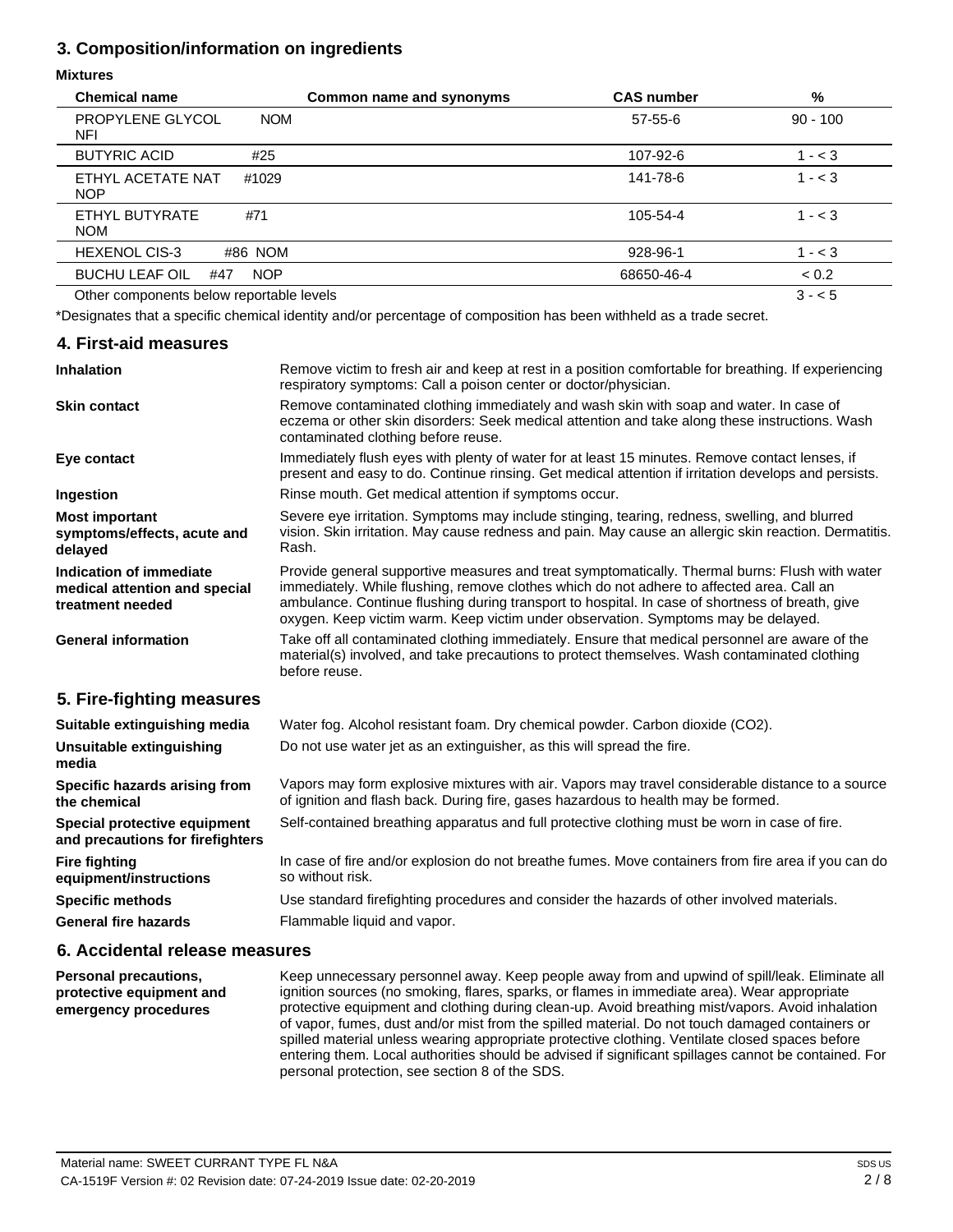| Methods and materials for<br>containment and cleaning up        | Use water spray to reduce vapors or divert vapor cloud drift. Eliminate all ignition sources (no<br>smoking, flares, sparks, or flames in immediate area). Keep combustibles (wood, paper, oil, etc.)<br>away from spilled material. Take precautionary measures against static discharge. Use only<br>non-sparking tools.                                                                                                                                                                                                                                                                                                                                   |
|-----------------------------------------------------------------|--------------------------------------------------------------------------------------------------------------------------------------------------------------------------------------------------------------------------------------------------------------------------------------------------------------------------------------------------------------------------------------------------------------------------------------------------------------------------------------------------------------------------------------------------------------------------------------------------------------------------------------------------------------|
|                                                                 | Large Spills: Stop the flow of material, if this is without risk. Dike the spilled material, where this is<br>possible. Use a non-combustible material like vermiculite, sand or earth to soak up the product<br>and place into a container for later disposal. Following product recovery, flush area with water.                                                                                                                                                                                                                                                                                                                                           |
|                                                                 | Small Spills: Absorb with earth, sand or other non-combustible material and transfer to containers<br>for later disposal. Wipe up with absorbent material (e.g. cloth, fleece). Clean surface thoroughly to<br>remove residual contamination.                                                                                                                                                                                                                                                                                                                                                                                                                |
|                                                                 | Never return spills to original containers for re-use. For waste disposal, see section 13 of the SDS.                                                                                                                                                                                                                                                                                                                                                                                                                                                                                                                                                        |
| <b>Environmental precautions</b>                                | Avoid discharge into drains, water courses or onto the ground.                                                                                                                                                                                                                                                                                                                                                                                                                                                                                                                                                                                               |
| 7. Handling and storage                                         |                                                                                                                                                                                                                                                                                                                                                                                                                                                                                                                                                                                                                                                              |
| <b>Precautions for safe handling</b>                            | Do not handle, store or open near an open flame, sources of heat or sources of ignition. Protect<br>material from direct sunlight. When using do not smoke. Explosion-proof general and local exhaust<br>ventilation. Take precautionary measures against static discharges. All equipment used when<br>handling the product must be grounded. Use non-sparking tools and explosion-proof equipment.<br>Avoid breathing mist/vapors. Avoid contact with eyes, skin, and clothing. Avoid prolonged<br>exposure. Use only outdoors or in a well-ventilated area. Wear appropriate personal protective<br>equipment. Observe good industrial hygiene practices. |
| Conditions for safe storage,<br>including any incompatibilities | Store locked up. Keep away from heat, sparks and open flame. Prevent electrostatic charge<br>build-up by using common bonding and grounding techniques. Store in a cool, dry place out of<br>direct sunlight. Store in tightly closed container. Store in a well-ventilated place. Keep in an area<br>equipped with sprinklers. Store away from incompatible materials (see Section 10 of the SDS).                                                                                                                                                                                                                                                          |

# **8. Exposure controls/personal protection**

#### **Occupational exposure limits**

The following constituents are the only constituents of the product which have a PEL, TLV or other recommended exposure limit. At this time, the other constituents have no known exposure limits.<br>HS. OSHA Toble 7.4 Limits for Air Contaminants (20 CFB 1919 1908)

| <b>Components</b>                                     | Type                                                                                                                                                                                                                                                                                                                                                                                                                                                                    | Value             |             |
|-------------------------------------------------------|-------------------------------------------------------------------------------------------------------------------------------------------------------------------------------------------------------------------------------------------------------------------------------------------------------------------------------------------------------------------------------------------------------------------------------------------------------------------------|-------------------|-------------|
| ETHYL ACETATE NAT<br>#1029 NOP (CAS<br>$141 - 78 - 6$ | <b>PEL</b>                                                                                                                                                                                                                                                                                                                                                                                                                                                              | 1400 mg/m3        |             |
|                                                       |                                                                                                                                                                                                                                                                                                                                                                                                                                                                         | 400 ppm           |             |
| <b>US. ACGIH Threshold Limit Values</b>               |                                                                                                                                                                                                                                                                                                                                                                                                                                                                         |                   |             |
| <b>Components</b>                                     | Type                                                                                                                                                                                                                                                                                                                                                                                                                                                                    | Value             |             |
| ETHYL ACETATE NAT<br>#1029 NOP (CAS<br>$141 - 78 - 6$ | <b>TWA</b>                                                                                                                                                                                                                                                                                                                                                                                                                                                              | 400 ppm           |             |
| US. NIOSH: Pocket Guide to Chemical Hazards           |                                                                                                                                                                                                                                                                                                                                                                                                                                                                         |                   |             |
| <b>Components</b>                                     | Type                                                                                                                                                                                                                                                                                                                                                                                                                                                                    | Value             |             |
| ETHYL ACETATE NAT<br>#1029 NOP (CAS<br>141-78-6)      | <b>TWA</b>                                                                                                                                                                                                                                                                                                                                                                                                                                                              | 1400 mg/m3        |             |
|                                                       |                                                                                                                                                                                                                                                                                                                                                                                                                                                                         | 400 ppm           |             |
|                                                       | US. Workplace Environmental Exposure Level (WEEL) Guides                                                                                                                                                                                                                                                                                                                                                                                                                |                   |             |
| <b>Components</b>                                     | Type                                                                                                                                                                                                                                                                                                                                                                                                                                                                    | Value             | <b>Form</b> |
| PROPYLENE GLYCOL<br>NOM NFI (CAS 57-55-6)             | <b>TWA</b>                                                                                                                                                                                                                                                                                                                                                                                                                                                              | $10 \text{ mg/m}$ | Aerosol.    |
| <b>Biological limit values</b>                        | No biological exposure limits noted for the ingredient(s).                                                                                                                                                                                                                                                                                                                                                                                                              |                   |             |
| Appropriate engineering<br>controls                   | Explosion-proof general and local exhaust ventilation. Good general ventilation should be used.<br>Ventilation rates should be matched to conditions. If applicable, use process enclosures, local<br>exhaust ventilation, or other engineering controls to maintain airborne levels below recommended<br>exposure limits. If exposure limits have not been established, maintain airborne levels to an<br>acceptable level. Provide eyewash station and safety shower. |                   |             |

### **US. OSHA Table Z-1 Limits for Air Contaminants (29 CFR 1910.1000)**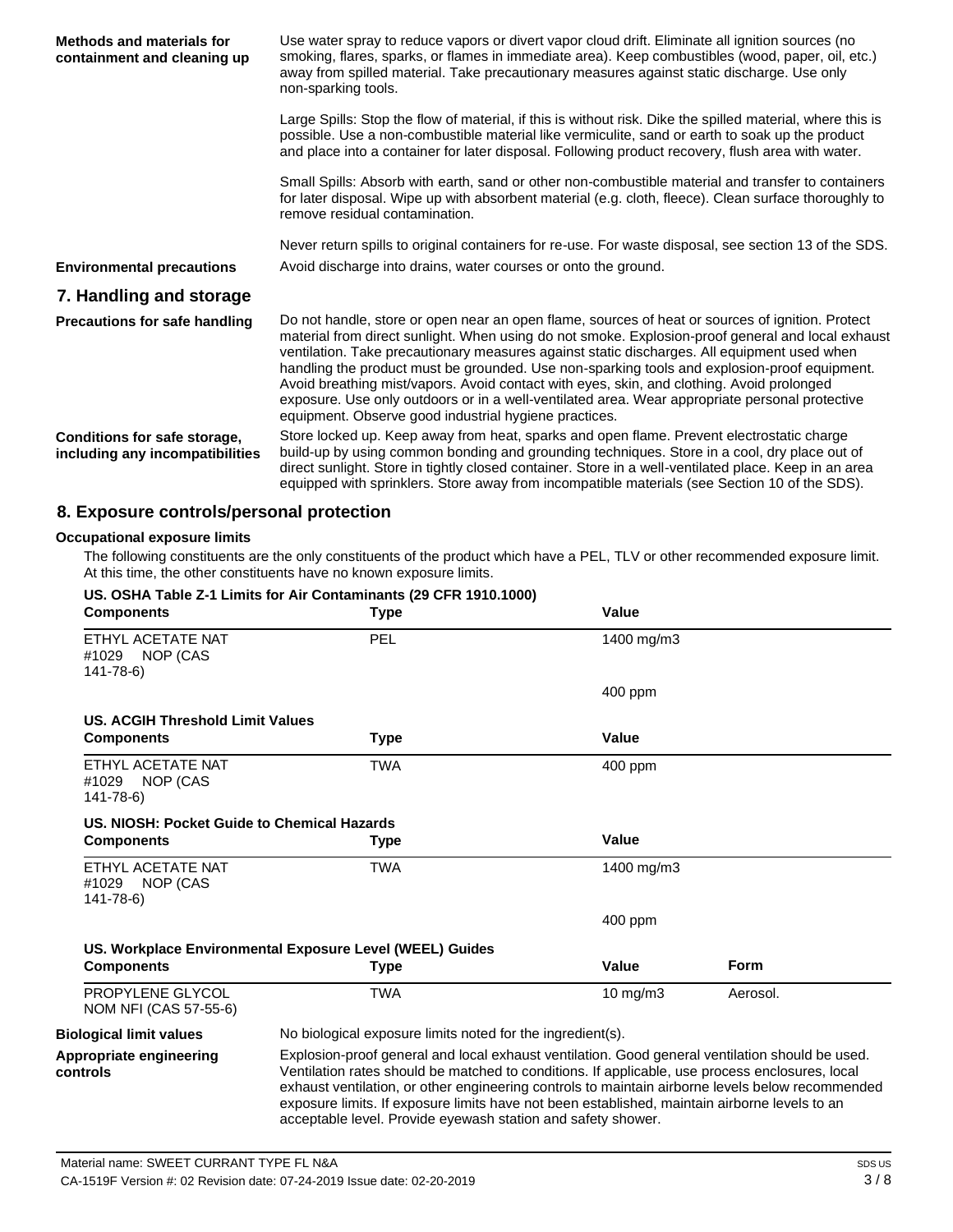#### **Individual protection measures, such as personal protective equipment**

| <b>Eye/face protection</b>                       | Face shield is recommended. Wear safety glasses with side shields (or goggles).                                                                                                                                                                                                                                                |  |
|--------------------------------------------------|--------------------------------------------------------------------------------------------------------------------------------------------------------------------------------------------------------------------------------------------------------------------------------------------------------------------------------|--|
| <b>Skin protection</b><br><b>Hand protection</b> | Wear appropriate chemical resistant gloves.                                                                                                                                                                                                                                                                                    |  |
| Other                                            | Wear appropriate chemical resistant clothing. Use of an impervious apron is recommended.                                                                                                                                                                                                                                       |  |
| <b>Respiratory protection</b>                    | If engineering controls do not maintain airborne concentrations below recommended exposure<br>limits (where applicable) or to an acceptable level (in countries where exposure limits have not<br>been established), an approved respirator must be worn.                                                                      |  |
| <b>Thermal hazards</b>                           | Wear appropriate thermal protective clothing, when necessary.                                                                                                                                                                                                                                                                  |  |
| General hygiene<br>considerations                | When using do not smoke. Always observe good personal hygiene measures, such as washing<br>after handling the material and before eating, drinking, and/or smoking. Routinely wash work<br>clothing and protective equipment to remove contaminants. Contaminated work clothing should not<br>be allowed out of the workplace. |  |

### **9. Physical and chemical properties**

| Appearance                                        |                                |
|---------------------------------------------------|--------------------------------|
| <b>Physical state</b>                             | Liquid.                        |
| Form                                              | Liquid.                        |
| Color                                             | Not available.                 |
| Odor                                              | Not available.                 |
| <b>Odor threshold</b>                             | Not available.                 |
| рH                                                | Not available.                 |
| Melting point/freezing point                      | -74.2 °F (-59 °C) estimated    |
| Initial boiling point and boiling<br>range        | 370.76 °F (188.2 °C) estimated |
| <b>Flash point</b>                                | 123.0 °F (50.6 °C) Closed Cup  |
| <b>Evaporation rate</b>                           | Not available.                 |
| Flammability (solid, gas)                         | Not applicable.                |
| Upper/lower flammability or explosive limits      |                                |
| <b>Flammability limit - lower</b><br>(%)          | Not available.                 |
| <b>Flammability limit - upper</b><br>(%)          | Not available.                 |
| Explosive limit - lower (%)                       | Not available.                 |
| Explosive limit - upper (%)                       | Not available.                 |
| Vapor pressure                                    | 0.17 hPa estimated             |
| <b>Vapor density</b>                              | Not available.                 |
| <b>Relative density</b>                           | Not available.                 |
| Solubility(ies)                                   |                                |
| Solubility (water)                                | Not available.                 |
| <b>Partition coefficient</b><br>(n-octanol/water) | Not available.                 |
| <b>Auto-ignition temperature</b>                  | 700 °F (371.11 °C) estimated   |
| <b>Decomposition temperature</b>                  | Not available.                 |
| <b>Viscosity</b>                                  | Not available.                 |
| <b>Other information</b>                          |                                |
| <b>Explosive properties</b>                       | Not explosive.                 |
| <b>Flammability class</b>                         | Combustible II estimated       |
| <b>Oxidizing properties</b>                       | Not oxidizing.                 |
| <b>Refractive index</b>                           | $1.415 - 1.445$                |
| <b>Specific gravity</b>                           | $1 - 1.04$                     |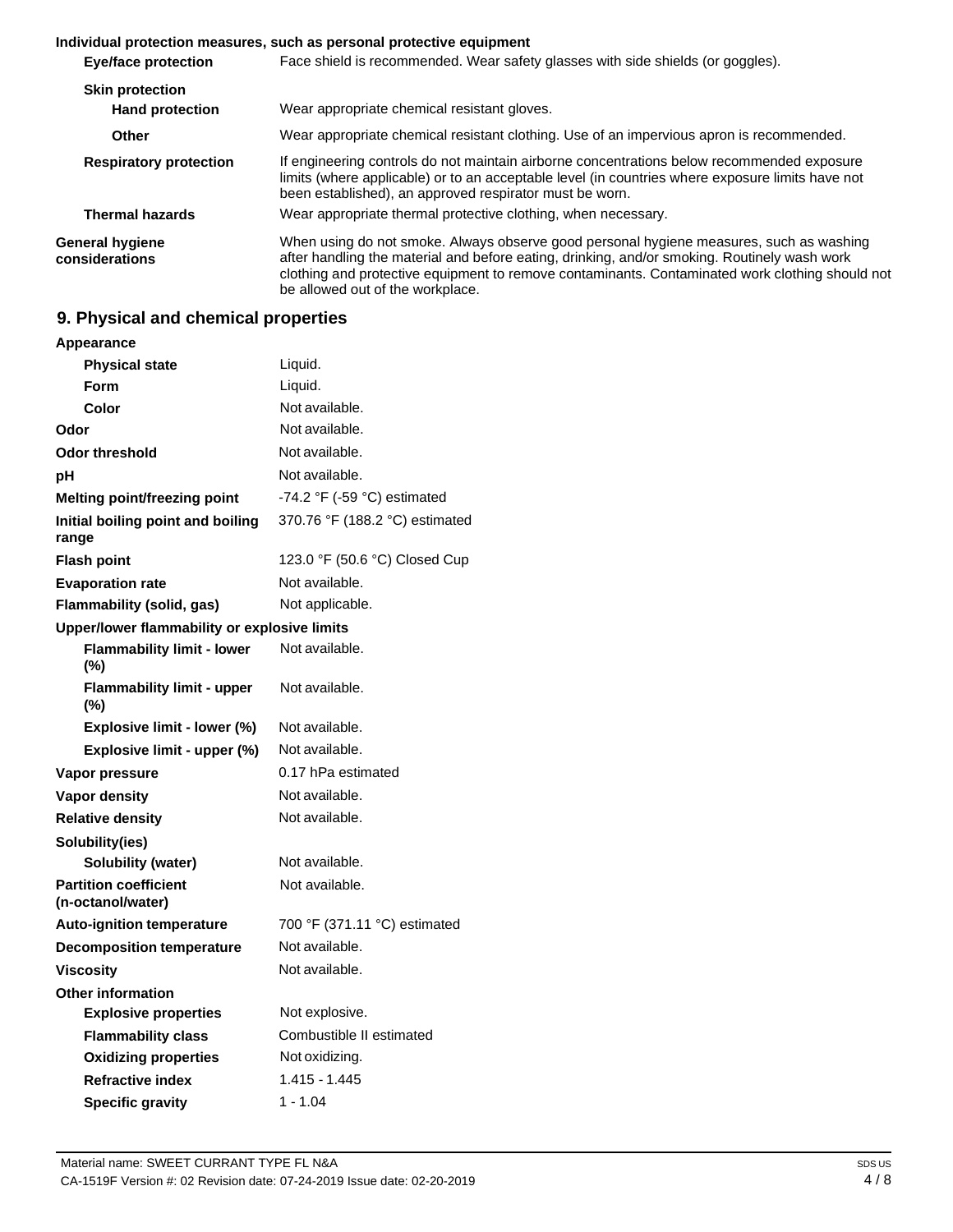# **10. Stability and reactivity**

| <b>Reactivity</b>                            | The product is stable and non-reactive under normal conditions of use, storage and transport.                                                                            |  |  |
|----------------------------------------------|--------------------------------------------------------------------------------------------------------------------------------------------------------------------------|--|--|
| <b>Chemical stability</b>                    | Material is stable under normal conditions.                                                                                                                              |  |  |
| <b>Possibility of hazardous</b><br>reactions | Hazardous polymerization does not occur.                                                                                                                                 |  |  |
| <b>Conditions to avoid</b>                   | Keep away from heat, hot surfaces, sparks, open flames and other ignition sources. Avoid<br>temperatures exceeding the flash point. Contact with incompatible materials. |  |  |
| Incompatible materials                       | Strong oxidizing agents.                                                                                                                                                 |  |  |
| <b>Hazardous decomposition</b><br>products   | No hazardous decomposition products are known.                                                                                                                           |  |  |

### **11. Toxicological information**

### **Information on likely routes of exposure**

| <b>Inhalation</b>                                                                  | May cause irritation to the respiratory system. Prolonged inhalation may be harmful.                                                                                                                            |  |  |
|------------------------------------------------------------------------------------|-----------------------------------------------------------------------------------------------------------------------------------------------------------------------------------------------------------------|--|--|
| <b>Skin contact</b>                                                                | Causes skin irritation. May cause an allergic skin reaction.                                                                                                                                                    |  |  |
| Eye contact                                                                        | Causes serious eye irritation.                                                                                                                                                                                  |  |  |
| Ingestion                                                                          | Expected to be a low ingestion hazard.                                                                                                                                                                          |  |  |
| Symptoms related to the<br>physical, chemical and<br>toxicological characteristics | Severe eye irritation. Symptoms may include stinging, tearing, redness, swelling, and blurred<br>vision. Skin irritation. May cause redness and pain. May cause an allergic skin reaction.<br>Dermatitis, Rash. |  |  |

#### **Information on toxicological effects**

**Acute toxicity**

| <b>Components</b>                                          | <b>Species</b>                                                 | <b>Test Results</b>                                                                                                                                                                                   |
|------------------------------------------------------------|----------------------------------------------------------------|-------------------------------------------------------------------------------------------------------------------------------------------------------------------------------------------------------|
| <b>BUTYRIC ACID</b>                                        | #25 (CAS 107-92-6)                                             |                                                                                                                                                                                                       |
| Acute                                                      |                                                                |                                                                                                                                                                                                       |
| Oral                                                       |                                                                |                                                                                                                                                                                                       |
| LD50                                                       | Rat                                                            | 2000 mg/kg                                                                                                                                                                                            |
| <b>Skin corrosion/irritation</b>                           | Causes skin irritation.                                        |                                                                                                                                                                                                       |
| Serious eye damage/eye<br>irritation                       | Causes serious eye irritation.                                 |                                                                                                                                                                                                       |
| <b>Respiratory or skin sensitization</b>                   |                                                                |                                                                                                                                                                                                       |
| <b>Respiratory sensitization</b>                           | Not a respiratory sensitizer.                                  |                                                                                                                                                                                                       |
| <b>Skin sensitization</b>                                  | May cause an allergic skin reaction.                           |                                                                                                                                                                                                       |
| Germ cell mutagenicity                                     | mutagenic or genotoxic.                                        | No data available to indicate product or any components present at greater than 0.1% are                                                                                                              |
| Carcinogenicity                                            | Not classifiable as to carcinogenicity to humans.              |                                                                                                                                                                                                       |
|                                                            | IARC Monographs. Overall Evaluation of Carcinogenicity         |                                                                                                                                                                                                       |
| Not listed.                                                | OSHA Specifically Regulated Substances (29 CFR 1910.1001-1052) |                                                                                                                                                                                                       |
| Not regulated.                                             | US. National Toxicology Program (NTP) Report on Carcinogens    |                                                                                                                                                                                                       |
| Not listed.                                                |                                                                |                                                                                                                                                                                                       |
| <b>Reproductive toxicity</b>                               |                                                                | This product is not expected to cause reproductive or developmental effects.                                                                                                                          |
| <b>Specific target organ toxicity -</b><br>single exposure | Not classified.                                                |                                                                                                                                                                                                       |
| Specific target organ toxicity -<br>repeated exposure      | Not classified.                                                |                                                                                                                                                                                                       |
| <b>Aspiration hazard</b>                                   | Not an aspiration hazard.                                      |                                                                                                                                                                                                       |
| <b>Chronic effects</b>                                     | Prolonged inhalation may be harmful.                           |                                                                                                                                                                                                       |
| 12. Ecological information                                 |                                                                |                                                                                                                                                                                                       |
| <b>Ecotoxicity</b>                                         |                                                                | The product is not classified as environmentally hazardous. However, this does not exclude the<br>possibility that large or frequent spills can have a harmful or damaging effect on the environment. |
| <b>Persistence and degradability</b>                       |                                                                | No data is available on the degradability of any ingredients in the mixture.                                                                                                                          |

CA-1519F Version #: 02 Revision date: 07-24-2019 Issue date: 02-20-2019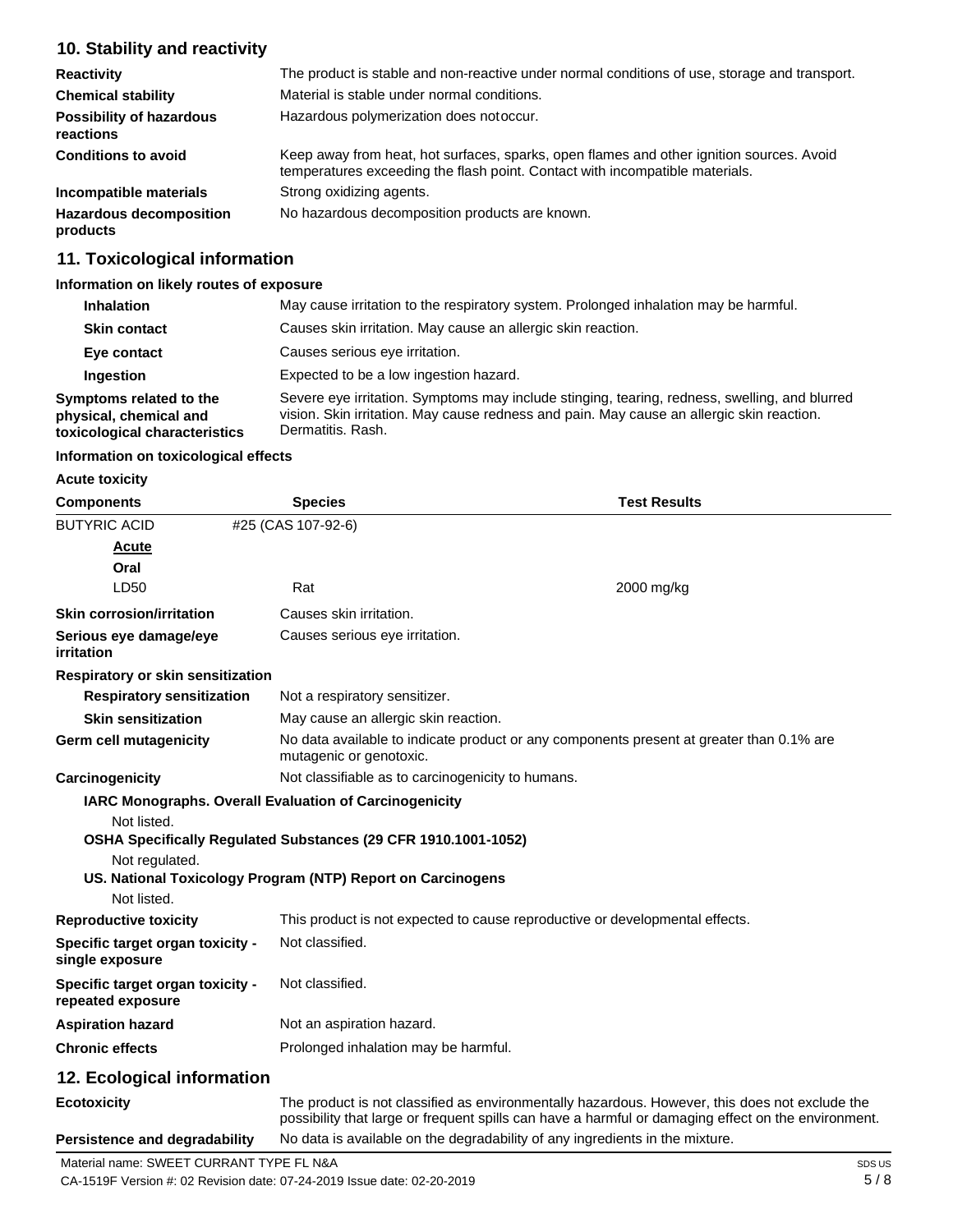### **Bioaccumulative potential**

|                       | Partition coefficient n-octanol / water (log Kow)                                                                                                                                          |         |
|-----------------------|--------------------------------------------------------------------------------------------------------------------------------------------------------------------------------------------|---------|
| <b>BUTYRIC ACID</b>   | #25                                                                                                                                                                                        | 0.79    |
| ETHYL ACETATE NAT     | #1029<br><b>NOP</b>                                                                                                                                                                        | 0.73    |
| ETHYL BUTYRATE        | #71 NOM                                                                                                                                                                                    | 1.73    |
| PROPYLENE GLYCOL      | NOM NFI                                                                                                                                                                                    | $-0.92$ |
| Mobility in soil      | No data available.                                                                                                                                                                         |         |
| Other adverse effects | No other adverse environmental effects (e.g. ozone depletion, photochemical ozone creation<br>potential, endocrine disruption, global warming potential) are expected from this component. |         |

### **13. Disposal considerations**

| <b>Disposal instructions</b>             | Collect and reclaim or dispose in sealed containers at licensed waste disposal site. Incinerate the<br>material under controlled conditions in an approved incinerator. Do not incinerate sealed<br>containers. If discarded, this product is considered a RCRA ignitable waste, D001. Dispose of<br>contents/container in accordance with local/regional/national/international regulations. |
|------------------------------------------|-----------------------------------------------------------------------------------------------------------------------------------------------------------------------------------------------------------------------------------------------------------------------------------------------------------------------------------------------------------------------------------------------|
| Local disposal regulations               | Dispose in accordance with all applicable regulations.                                                                                                                                                                                                                                                                                                                                        |
| Hazardous waste code                     | D001: Waste Flammable material with a flash point <140 F<br>D002: Waste Corrosive material $[PH \le 2$ or $= >12.5$ , or corrosive to steel]<br>The waste code should be assigned in discussion between the user, the producer and the waste<br>disposal company.                                                                                                                             |
| Waste from residues / unused<br>products | Dispose of in accordance with local regulations. Empty containers or liners may retain some<br>product residues. This material and its container must be disposed of in a safe manner (see:<br>Disposal instructions).                                                                                                                                                                        |
| Contaminated packaging                   | Since emptied containers may retain product residue, follow label warnings even after container is<br>emptied. Empty containers should be taken to an approved waste handling site for recycling or<br>disposal.                                                                                                                                                                              |

# **14. Transport information**

| <b>DOT</b>                   |                                   |                                                                                                      |
|------------------------------|-----------------------------------|------------------------------------------------------------------------------------------------------|
| <b>UN number</b>             |                                   | <b>UN1197</b>                                                                                        |
|                              | UN proper shipping name           | Extracts, flavoring, liquid                                                                          |
|                              | <b>Transport hazard class(es)</b> |                                                                                                      |
| <b>Class</b>                 |                                   | 3                                                                                                    |
| <b>Subsidiary risk</b>       |                                   |                                                                                                      |
| Label(s)                     |                                   | 3                                                                                                    |
| <b>Packing group</b>         |                                   | III                                                                                                  |
|                              |                                   | Special precautions for user Read safety instructions, SDS and emergency procedures before handling. |
| <b>Special provisions</b>    |                                   | B1, IB3, T2, TP1                                                                                     |
| <b>Packaging exceptions</b>  |                                   | 150                                                                                                  |
| Packaging non bulk           |                                   | 203                                                                                                  |
| Packaging bulk               |                                   | 242                                                                                                  |
| <b>IATA</b>                  |                                   |                                                                                                      |
| <b>UN number</b>             |                                   | <b>UN1197</b>                                                                                        |
|                              | UN proper shipping name           | Extracts, flavouring, liquid                                                                         |
|                              | <b>Transport hazard class(es)</b> |                                                                                                      |
| <b>Class</b>                 |                                   | 3                                                                                                    |
| <b>Subsidiary risk</b>       |                                   |                                                                                                      |
| Packing group                |                                   | III                                                                                                  |
| <b>Environmental hazards</b> |                                   | No.                                                                                                  |
| <b>ERG Code</b>              |                                   | 3L                                                                                                   |
|                              |                                   | Special precautions for user Read safety instructions, SDS and emergency procedures before handling. |
| <b>Other information</b>     |                                   |                                                                                                      |
| aircraft                     | Passenger and cargo               | Allowed with restrictions.                                                                           |
|                              | <b>Cargo aircraft only</b>        | Allowed with restrictions.                                                                           |
| <b>IMDG</b>                  |                                   |                                                                                                      |
| <b>UN number</b>             |                                   | <b>UN1197</b>                                                                                        |
|                              | UN proper shipping name           | EXTRACTS, FLAVOURING, LIQUID                                                                         |
|                              | <b>Transport hazard class(es)</b> |                                                                                                      |
| <b>Class</b>                 |                                   | 3                                                                                                    |
| <b>Subsidiary risk</b>       |                                   |                                                                                                      |
|                              |                                   |                                                                                                      |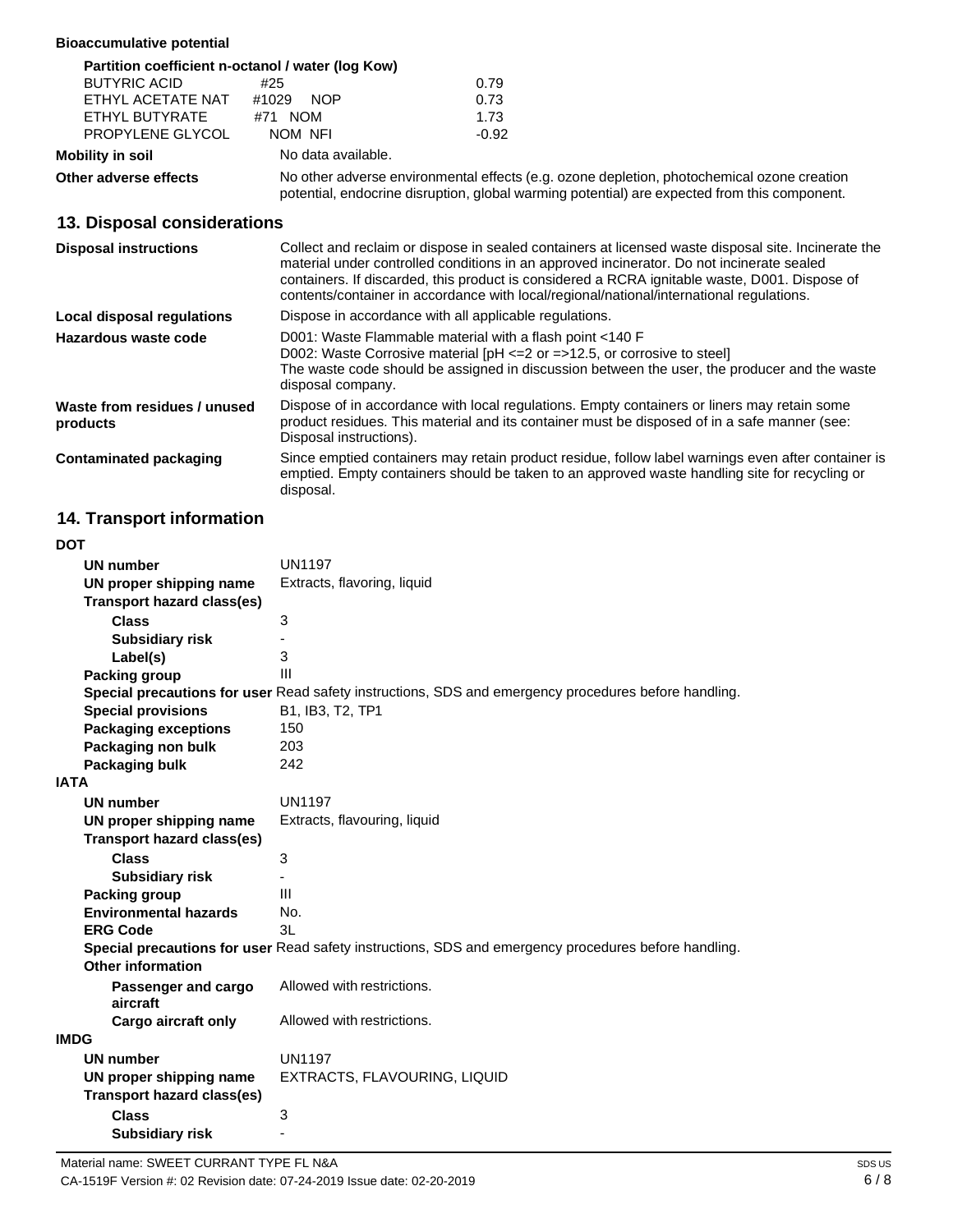**Marine pollutant**  No. F-E, S-D **EmS Special precautions for user** Read safety instructions, SDS and emergency procedures before handling. Not established. **Transport in bulk according to Annex II of MARPOL 73/78 and the IBC Code DOT FLAMMARI IATA; IMDG 15. Regulatory information US federal regulations** This product is a "Hazardous Chemical" as defined by the OSHA Hazard Communication Standard, 29 CFR 1910.1200. **Toxic Substances Control Act (TSCA) TSCA Section 12(b) Export Notification (40 CFR 707, Subpt. D)** Not regulated. **CERCLA Hazardous Substance List (40 CFR 302.4)** BUTYRIC ACID #25 (CAS 107-92-6) Listed. Listed. ETHYL ACETATE NAT #1029 NOP (CAS 141-78-6) **SARA 304 Emergency release notification** Not regulated. **OSHA Specifically Regulated Substances (29 CFR 1910.1001-1052)** Not regulated. **Superfund Amendments and Reauthorization Act of 1986 (SARA) SARA 302 Extremely hazardous substance** Not listed. **SARA 311/312 Hazardous**  No (Exempt) **chemical SARA 313 (TRI reporting)** Not regulated. **Other federal regulations Clean Air Act (CAA) Section 112 Hazardous Air Pollutants (HAPs) List** Not regulated. **Clean Air Act (CAA) Section 112(r) Accidental Release Prevention (40 CFR 68.130)** Not regulated.Material name: SWEET CURRANT TYPE FL N&A

**Packing group** 

**Environmental hazards**

III